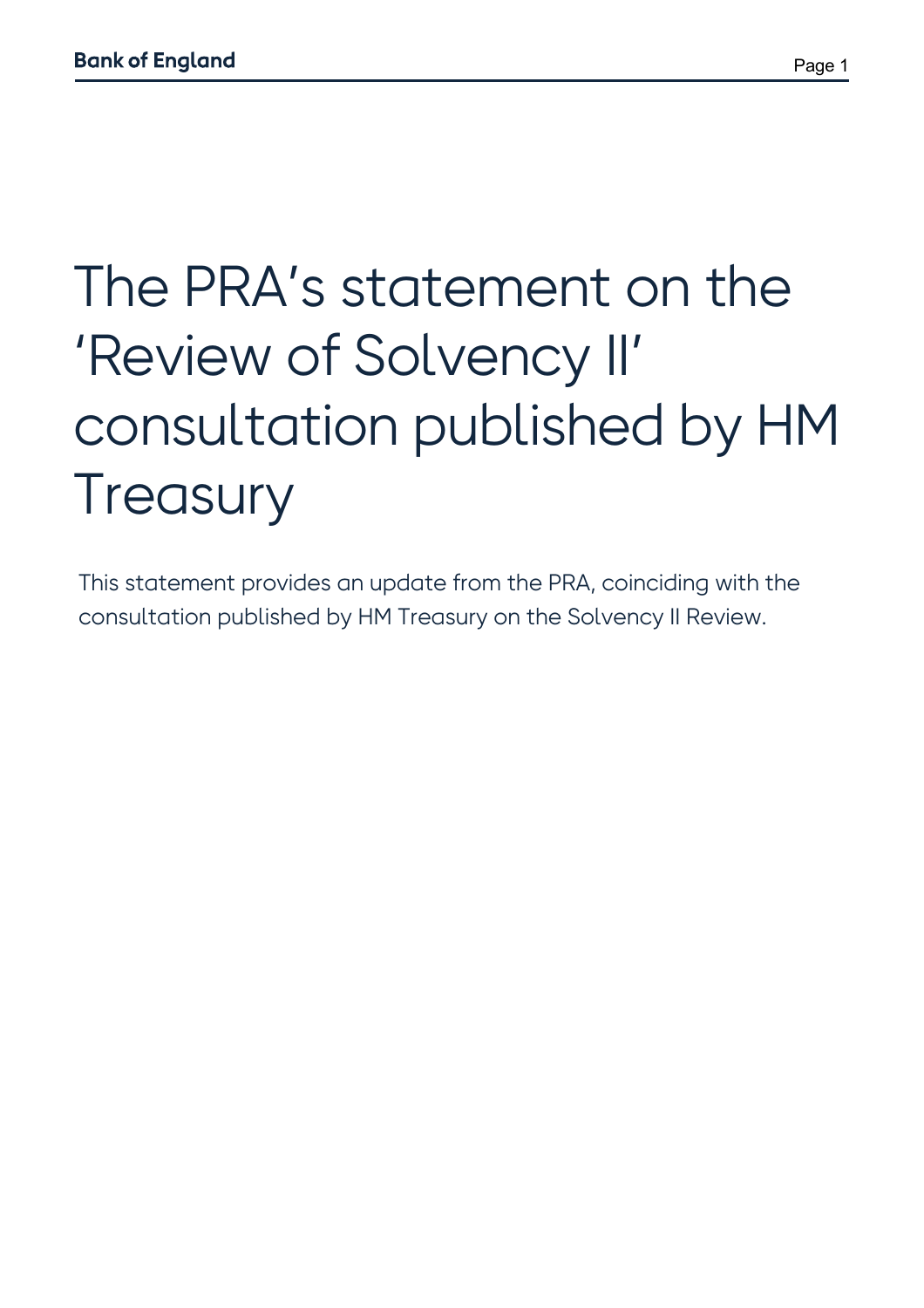Page 2

Published on 28 April 2022

#### **Overview**

The Prudential Regulation Authority (PRA) notes the publication by HM Treasury (HMT) of its consultation on the Solvency II Review (the Review).

The PRA supports the objectives of the Review and continues to work closely with HMT on the potential reforms. This statement and the accompanying Discussion Paper (DP) set out the PRA's current views on some key aspects of the potential reform package.

The PRA's approach is grounded by its statutory objectives given by Parliament for safety and soundness, policyholder protection, and the secondary competition objective. The PRA also has regard to the range of matters it is obliged to consider when making policy, including the impact on sustainable growth, innovation, competitiveness, trade, and climate change. Many of these matters align closely with the Government's wider objectives for the Review.

HMT's consultation considers its proposed reforms to Solvency II could result in a release of possibly as much as 10% or even 15% of the capital held by life insurers. It proposes reducing the risk margin for long term life insurers by 60-70% and affirms that HMT is considering the case for reform to the fundamental spread (FS) used to calculate the matching adjustment (MA). It notes the link between the FS and other parts of its proposed reforms, including to the risk margin and the eligibility requirements for assets in insurers' MA portfolios. The MA matters are primarily of relevance to the annuity sector.

In working with HMT, the PRA has explained its view on which potential combinations of reforms to the FS and the risk margin could be consistent with its statutory objectives, and which would not. The PRA has drawn on available evidence, its engagement with insurers and its assessment of the estimated reduction in aggregate capital levels for the insurance sector (and therefore safety and soundness and policyholder protection) that the reform options would imply. The data gathered in the 2021 Quantitative Impact Study (QIS) has provided useful insights in informing the PRA's view.

Provided that satisfactory reforms to the FS and risk margin are achieved, the PRA considers there exist packages within the indicative ranges included in HMT's consultation that would be consistent with its statutory objectives and that would also achieve the broader objectives of the review around competitiveness and long-term investment.

#### Objectives of the review

The PRA considers that reforms need to ensure the long-term safety and soundness of the UK insurance industry and deliver an appropriate degree of policyholder protection. UK insurers need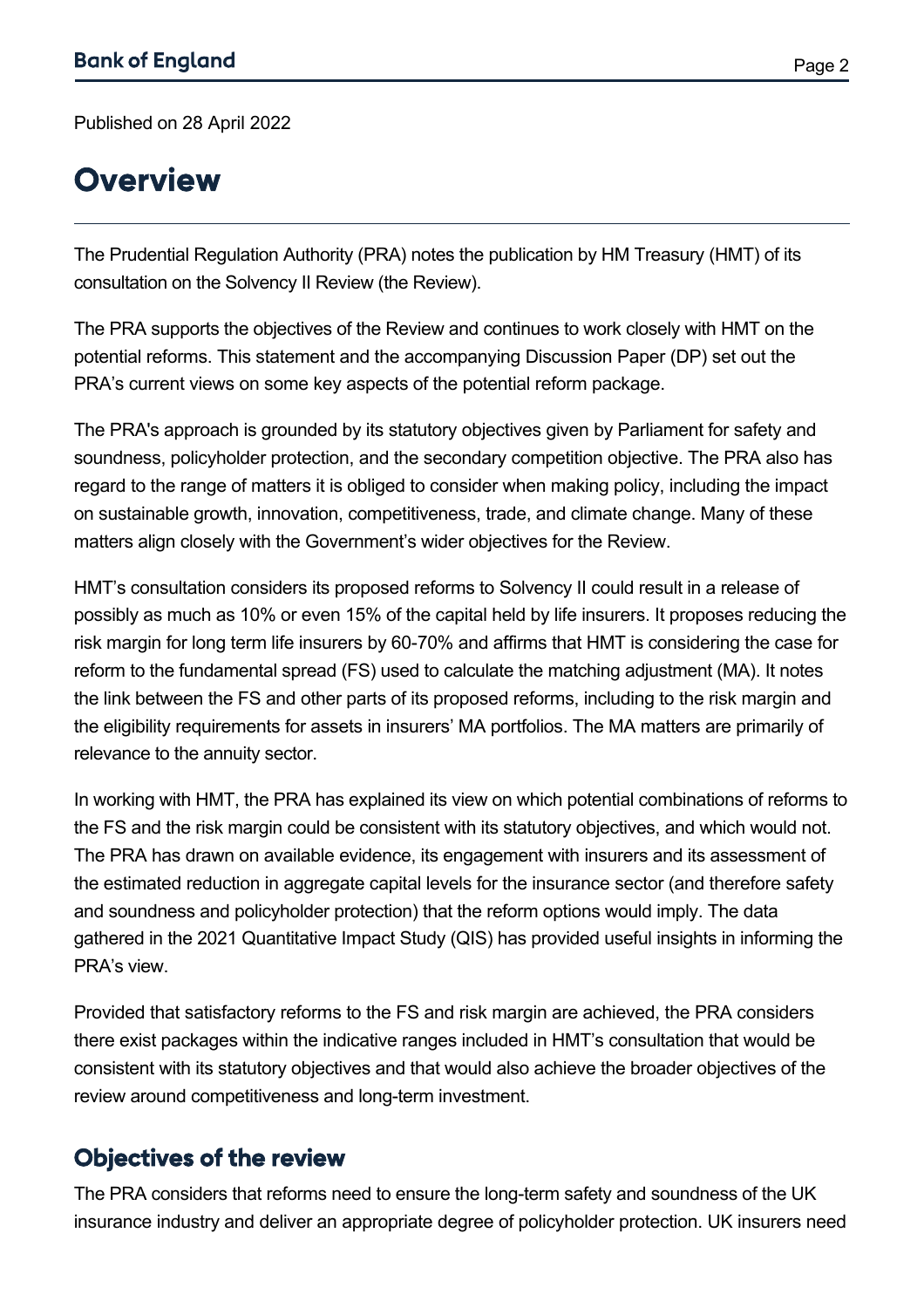to maintain the financial strength on which their policyholders depend to have confidence that claims will be paid, and for the security of their pension income and financial wellbeing in retirement. In practice, the adequacy of capital for insurers is calculated over a one-year time horizon, with the key test being that an insurer is able to transfer its business to another if it is in distress. The risk margin and MA are key to the calculation of this transfer value.

Maintaining the confidence of policyholders and investors is essential if the insurance sector is to remain strong and competitive and to play its part as an important provider of long-term investment in the UK economy. The PRA considers that the reforms outlined below would support UK insurers' ability to invest for long-term growth, and facilitate a thriving, competitive and safe UK insurance sector.

#### The case for reform

The trend in transfers from company pension schemes to life insurers over the last five years is projected to continue, with rapid growth in the sector. At the same time the assets insurers choose to back these liabilities are changing, and Solvency II's MA treatment was not explicitly designed to cover these new assets. The package of reforms is an opportunity to address more appropriately the risks life insurers are taking.

The current design of the FS means there is a risk insurers recognise profits upfront on their investments in MA portfolios that may not actually be realised in the future. The current prudence in the risk margin gives some mitigation of this risk. So it is important that an overall package of reforms which includes reducing the risk margin also includes a strengthening of the FS in order to maintain insurers' safety and soundness and protect policyholders, consistent with the PRA's statutory objectives.

## The PRA's current assessment

The PRA is of the view that decisions on changes to the risk margin need to be taken together with decisions on the FS when assessing the overall impact of reforms on its statutory objectives. When considering the potential calibration of these reforms, the PRA has also taken into account whether long-term insurers would continue to hold sufficient assets to be able to transfer their liabilities to a third party in the event of their failure (ie whether the UK would continue to operate a 'going concern' prudential regime in line with international standards). It is on this basis that, even for long-term business, an insurer's solvency capital requirement is assessed at a 99.5% level of confidence over one year.

1. The PRA agrees that the **risk margin should be reformed** to deal with concerns that it is too sensitive to movements in interest rates and too high when interest rates are low. The PRA considers that a modification to the current cost-of-capital approach to setting the risk margin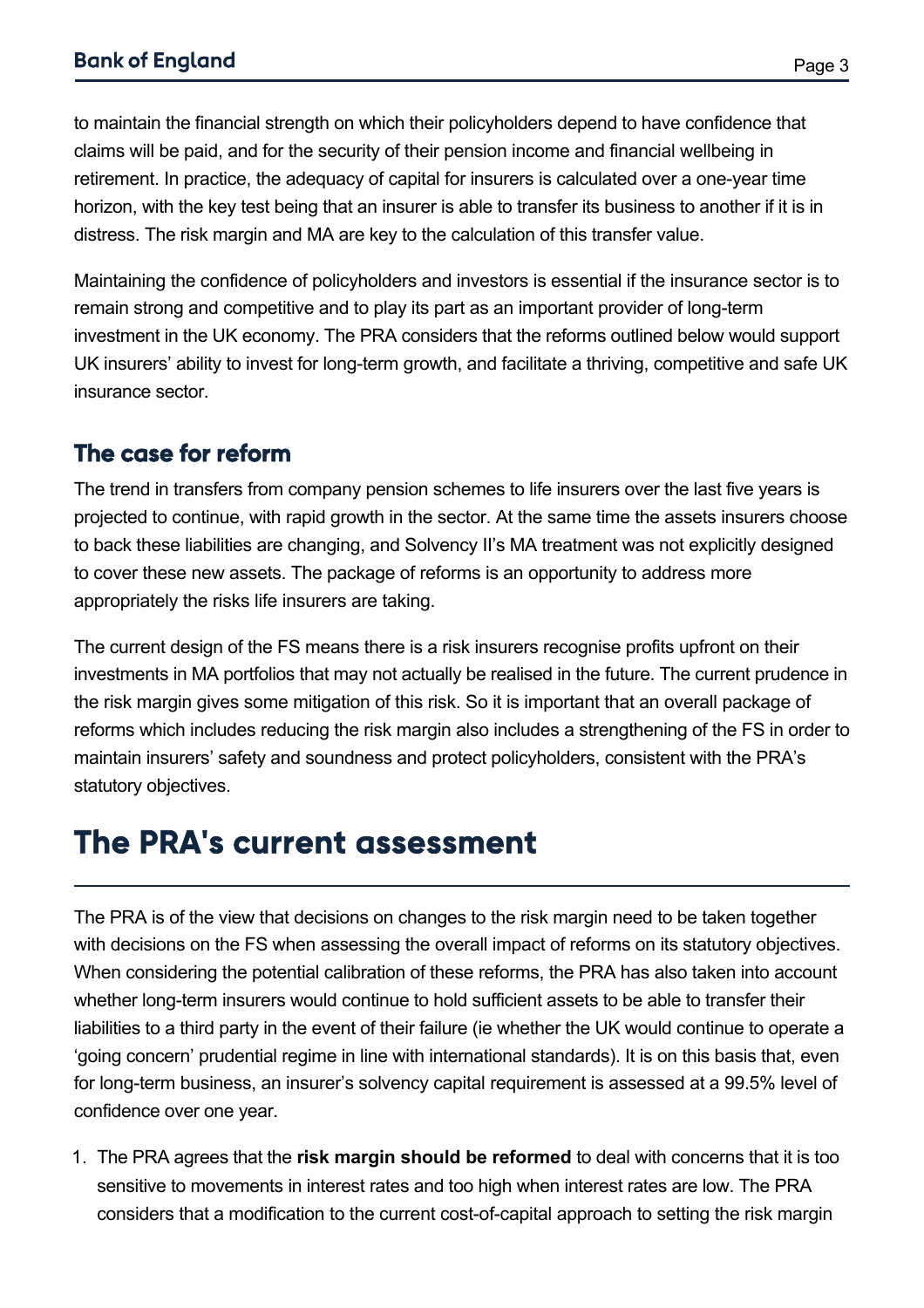for both life insurers and general insurers.

has a number of advantages to deliver this reform, and this is currently its preferred approach

- 2. The MA is a mechanism that allows life insurers to recognise upfront as capital resources a proportion of the spread (in excess of the risk-free rate) they project to earn over time on the assets matching their MA liabilities. This return is allowed to be recognised before it is earned because it is judged to be risk-free given the long-term and illiquid nature of the matched liabilities. The MA provides a strong incentive for life insurance firms to match assets and liabilities, which reduces prudential risks. However, allowing firms to recognise profits before they are earned is a valuable benefit which needs to be calibrated carefully to avoid the risk that insurers recognise returns upfront which may not be earned in future.
- 3. The FS is the allowance made for risks that insurers are assumed to retain, when calculating the MA benefit. The PRA considers that the **current FS design does not reflect appropriately the risks retained by insurers** because it does not fully and explicitly allow for uncertainty over future credit losses. It also does not explicitly take account of the range and nature of assets held in insurers' MA portfolios. There is therefore a risk that the MA benefit currently being taken by firms is too high, particularly as insurers' investments have changed over time and the proportion of investment assets rated and valued by insurers themselves has increased. This risk becomes more acute as action is taken to remove excessive prudence from the risk margin. Although the PRA can seek to address some of these limitations through its supervision of individual firms, this is not an effective substitute for a properly constructed FS treatment for the insurance sector as a whole.
- 4. The current FS design is based on credit ratings and assumes: (i) there is little uncertainty involved in the judgement made by an insurer or rating agency when assigning the credit rating to an asset; and (ii) there is little uncertainty associated with the expected rate of default or loss given default attached to an asset with this credit rating. Reform to the FS is needed to allow appropriately for the risks retained, including these areas of uncertainty, so that insurers do not recognise excess levels of profit upfront. This will then facilitate other reforms within the Review, including to the risk margin and reforms aimed at widening the range of assets eligible for the MA treatment and streamlining the approval process, which can support the Government's objective to increase investment in long-term productive finance.
- 5. To reflect adequately the risks faced by insurers, the PRA considers that **the FS should include an explicit allowance for a credit risk premium (CRP)**, namely the uncertainty around expected loss due to default for which a willing arm's length third party would demand a premium. There are various ways this could be achieved in practice, but the PRA currently considers that to ensure retained risks are adequately captured, the **CRP needs to be calibrated to deliver an outcome equivalent to at least 35% of credit spreads on average through the cycle**. This judgement has been informed by a review of academic research (which the PRA judges supports a range of 35% to 55%, with 35% at the lower end of the range of estimates for a CRP), experience of regulating the insurance sector during the 2007-09 financial crisis and under the Solvency II regime, and supporting analysis including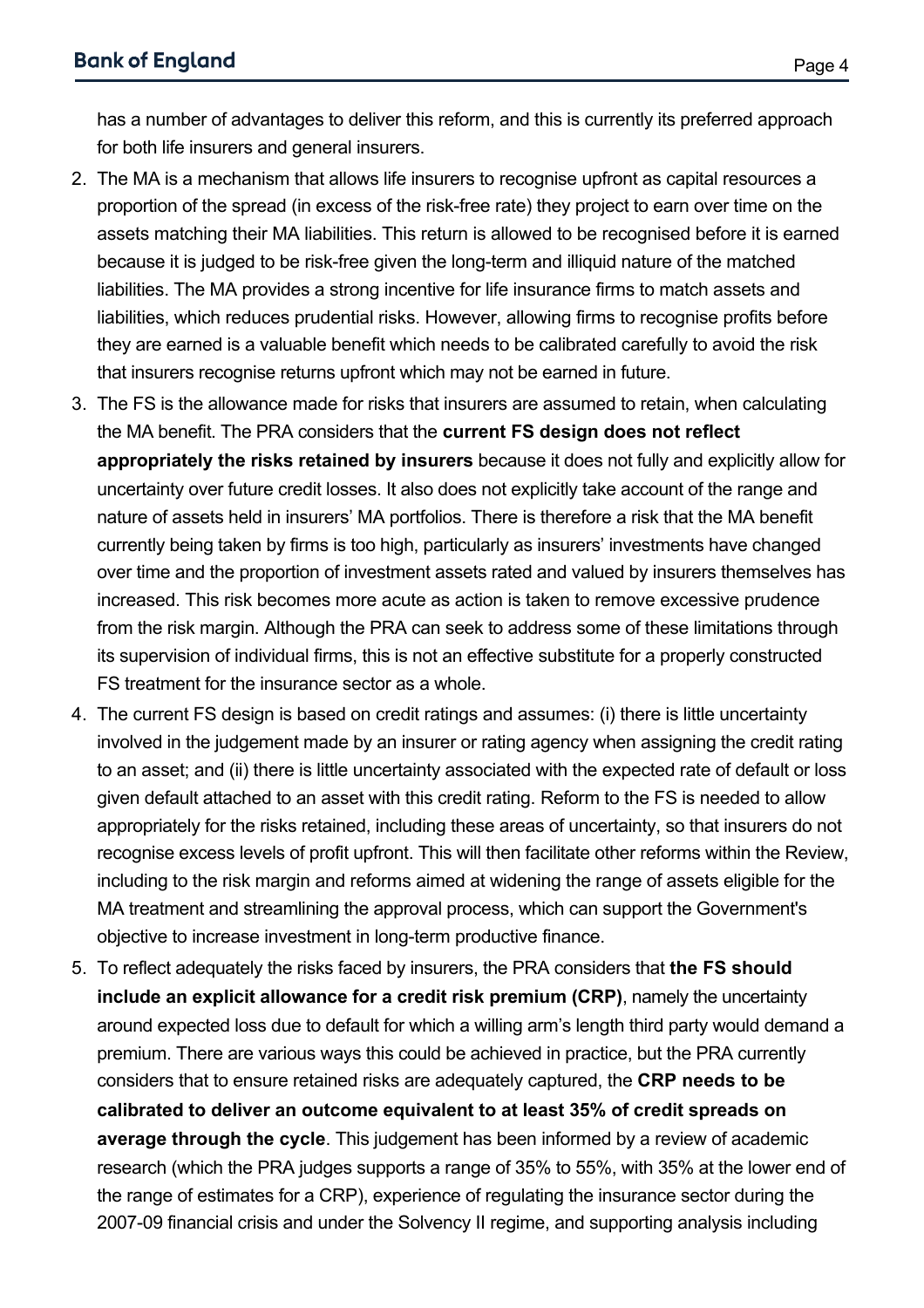stress testing against historic experience. In addition, the PRA considers that reforms to the FS should be implemented in a way that avoids undue volatility of life insurers' balance sheets, and today publishes initial thinking on a design which could achieve this.

- 6. If this outcome is achieved, the PRA considers that **the risk margin could be recalibrated to reduce its impact in current economic conditions by around 60% for life insurers**, and around 30% for general insurers, while continuing to ensure the UK regime provides an appropriate level of safety and soundness and policyholder protection. While at the edge of what our analysis supports, these levels are within the ranges noted in HMT's consultation.
- 7. **The PRA's current estimate is that a combination of reforms along these lines could reduce overall capital levels for life insurers by around 10% to 15% in current economic conditions**. This combination of reforms would involve an increase in the risk of insurer failure compared to the current position, but would still ensure the UK continued to operate a going concern regime, for example by ensuring annuity liabilities continue to be valued in line with evidence from observed transfer values for longevity risk. Such an outcome would be within the PRA's risk appetite and should continue to advance its statutory objectives, as well as having a positive impact on sustainable growth in the UK and competitiveness. The PRA has taken into account similar reforms being considered in other jurisdictions and considers that an outcome as outlined above would potentially enhance international competitiveness. However, there are other combinations of reforms that would result in outcomes that the PRA considers would not be compatible with its statutory objectives.

## Implementation of the Solvency II Review

Any reforms from the Review are likely to require changes in due course to domestic legislation (which is the responsibility of HMT and Parliament) and also changes to PRA rules and supervisory expectations. HMT has explained it will be considering feedback to its consultation before deciding which reforms should be implemented through changes to legislation, and which might be taken forward by the PRA. The PRA will continue to work closely with HMT on the Review, so that it is in a position to consult as soon as possible on any proposed changes to its rules and supervisory expectations. When preparing its future consultation, the PRA will perform its usual assessment of the costs and benefits of any proposed changes against its statutory objectives and against relevant 'have regards'.

## Next steps

The PRA is publishing two further documents alongside this statement to ensure potential respondents to HM Treasury's consultation understand and can take into account the PRA's